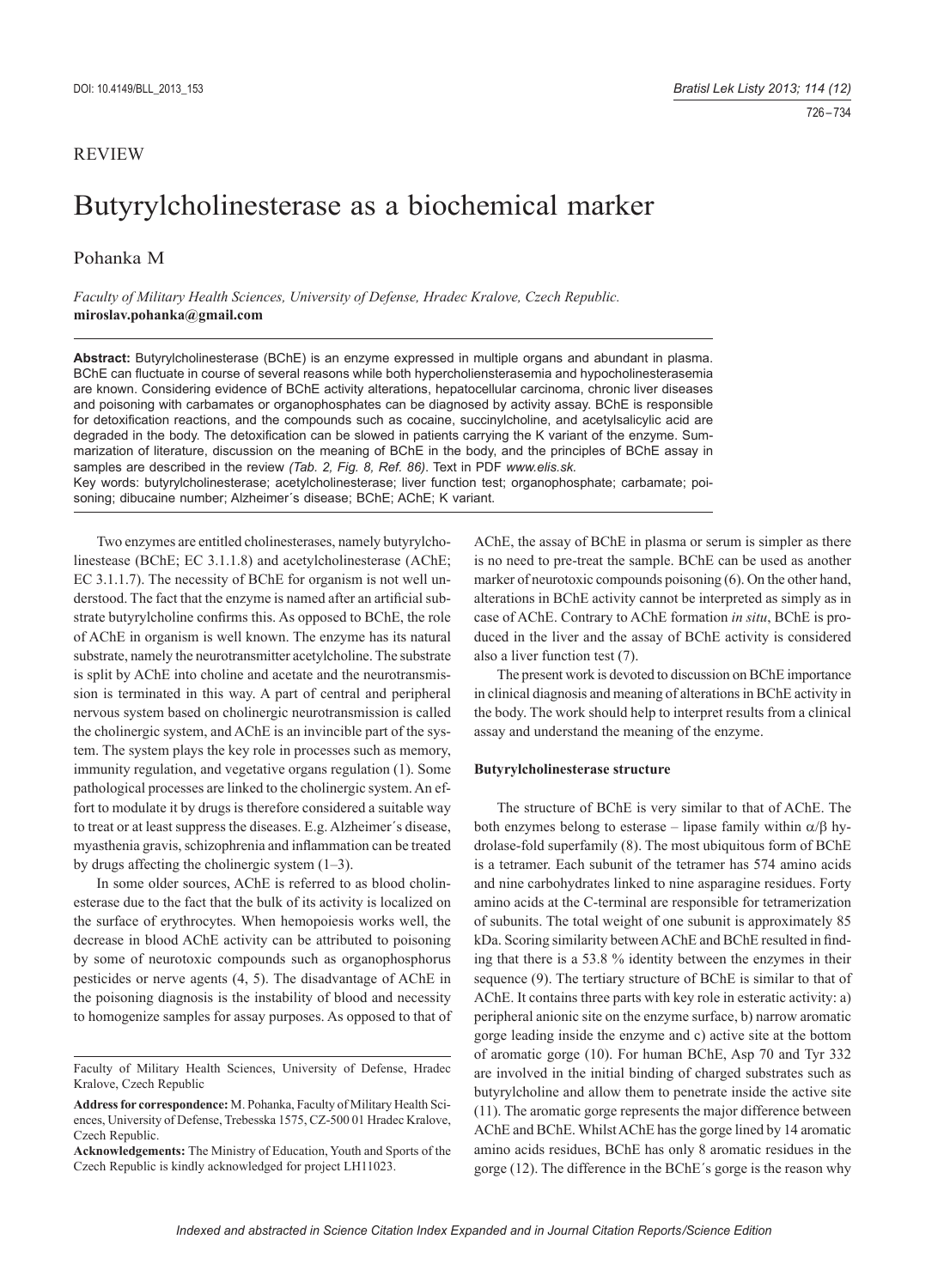BChE can split a wide number of esters with a high turnover rate while AChE is quite specific for acetylcholine. The importance of the gorge was confirmed when mutant AChE was prepared. The mutant enzyme was very similar to BChE in its substrate specificity (13). The total number of aromatic amino acid residues plays a significant role in enzyme function. Tyr 337 in AChE is replaced by Ala 328 in human BChE resulting in differences in substrate specificity. Although side chains of both amino acid residues are hydrophobic, the presence of Tyr 337 along with the BChE´s gorge higher volume is implicated in lower penetration of pharmacologically important ligands such as huperzine A, edrophonium, and acridine derivatives into the active site (14). The compounds act as selective inhibitors for AChE with no or lower inhibitory potency toward BChE.

The active site of human BChE contains a catalytic triad of residues, Ser 198, Glu 325, and His 438, determining the esteratic activity of the enzyme (15). Active serine is a common part of serine hydrolases and it is not privileged to cholinesterases only (16). The lysis of substrate is caused by nucleophilic substitution as alcoholate anion attacks carbon in carboxylate moiety of esters.

#### **Role of butyrylcholinesterase in the body**

Some researchers can conclude their investigation by stating that BChE has no fundamental role in the body. However, it is not correct as evidence of some significant mechanisms related to BChE has been established. The understanding of the role of BChE in the body is complicated by the fact that unlike AChE, BChE has no unique physiological substrate (1). The evidence of BChE was expected to be found once butyrylcholinesterase knockout animals were prepared. However, physical examination of BChE(+/+) and BChE(-/-) did not prove any significant alterations in basal body functions (17). People with BChE deficiency, i.e. patients suffering from hypocholinesterasemia, have no or minimal BChE activity in their plasma. Nevertheless, they can live full life. Case reports provide no evidence that any detrimental consequence can be expected. E.g. mutations at codon 400 resulted in stop codon (18), substitution at codon 365 resulted in a Gly-Arg substitution (19) or mutation at codon 128 resulted in Tyr-Cys substitution (20). The mutations had no fatal consequence.

Despite the non-life-threatening state in BChE-deficient patients, the patients become more vulnerable to some drugs as

discussed in chapter devoted to dibucaine number. BChE is able to split multiple drugs. Prolonged neuromuscular paralysis following narcosis with co-adminstration of myorelaxants given in tracheal intubation: succinylcholine (suxamethonium) chloride or mivacurium occurs in BChE-deficient individuals or in carriers of K variant of BChE (see later). Thus a simple surgical procedure may become complicated as evident from an example case report (21). Beside succinylcholine, BChE hydrolyzes other drugs with ester moiety, such as local anesthetics, namely procaine, dicaine, bupivacaine (22, 23) or antipyretic/analgesic drugs such as acetylsalicylic acid (24, 25). Examples of drugs´ hydrolyses are depicted in Figure 1.

The question as to what the role of BChE was, can be answered that it is an enzyme participating in the first phase of detoxification reaction. Natural toxins can be split just by BChE as seen in some examples and this task is the probable reason why BChE gained its biological meaning. It is well documented in cocaine (benzoylmethylecgonine), tropane alkaloid of coca plants (*Erythroxylum coca* and *E. novogratense*). BChE produces a non-toxic ecgonine methyl ester from cocaine. The BChE-catalyzed pathway of cocaine detoxification is a pathway competing the metabolic activation of cocaine into the more toxic norcocaine and bonzoyl ecgonine by hepatic carboxylesterases (26, 27). The pathways are summarized in Figure 2. The necessity of BChE for resolving the poisoning with cocaine was reported by Duysen et al using a model of BChE knockout mice (28). The BChE(-/-) mice had e.g. depressed respiration for 12 hours while the  $BChE(+/+)$  ones had recovered normal respiration rates in 30 minutes. The poisoning had detrimental consequences on liver tissue as well. Owing to the BChE role in the detoxification pathways, the assessment of plasmatic BChE activity should follow on from suspicion of cocaine poisoning.

Another role of BChE can appear after exposure to cholinergic compounds inhibiting AChE. After the exposure, BChE can substitute the missing activity of AChE. The substitution was proved on AChE-deficient mice evidently resolving hyperstimulation in hippocampus by hydrolysis of acetylcholine by BChE (29). The suitability of BChE was proven in several experimental models. Duysen et al proved that homozygotic mice bearing full function of BChE(+/+) and heterozygotes BChE(+/-) were more resistant to overdosing by drugs used in Alzheimer´s disease treatment (-)-huprezine A and donepezil (30). Comparing to animals with



**Fig. 1. Hydrolysis of acetylsalicylic acid (A) and procaine by BChE.**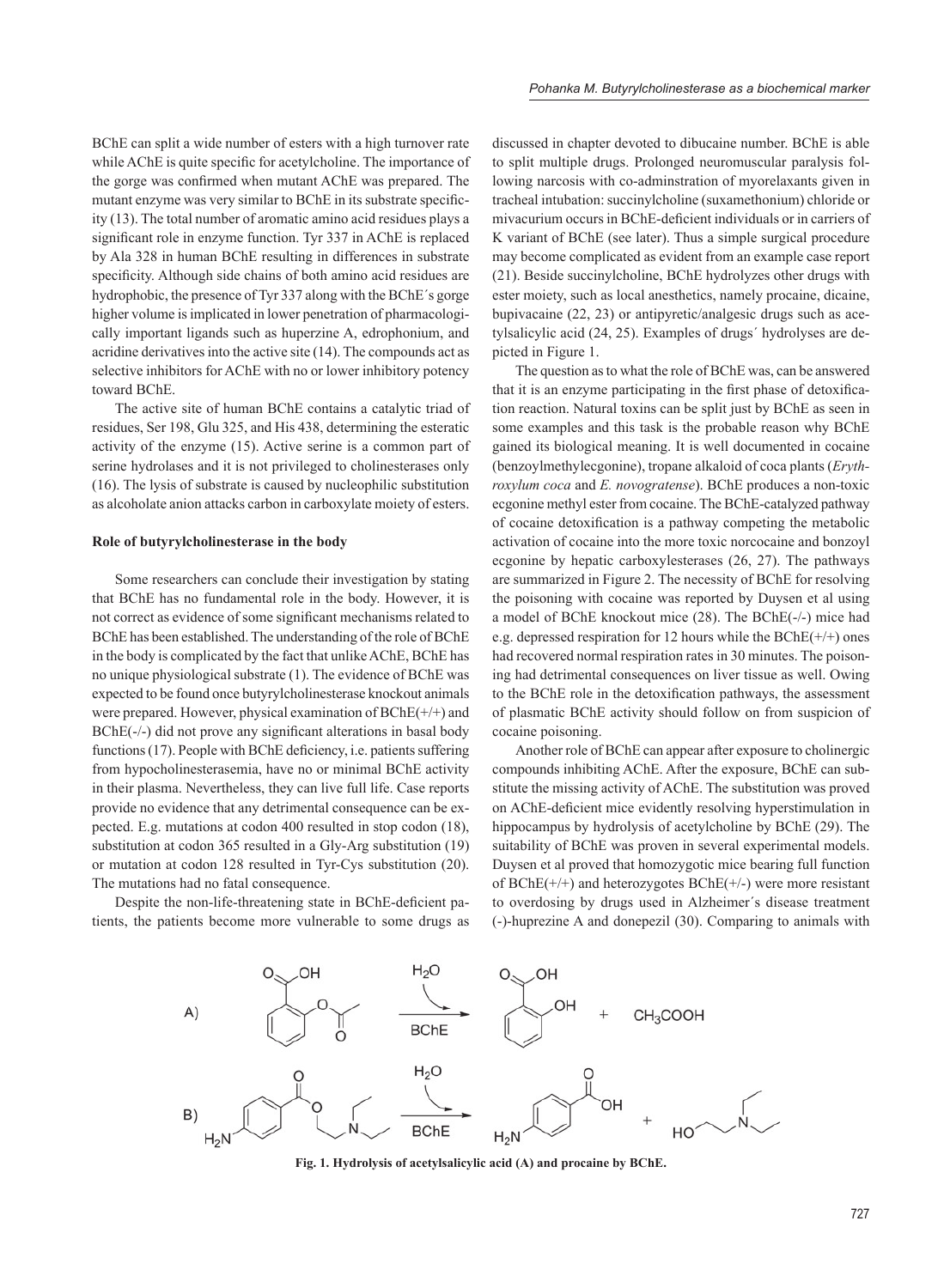

**Fig. 2. Hydrolysis of cocaine by BChE (A). The competing reactions done by carboxyesterase (CE) into norcocaine (B) and benzoyl exgonine (C).**

bulky BChE activity, the homozygotes BChE(-/-) are extensively sensitive to overdosing by the drugs as the inhibited AChE is not substituted by BChE. It can be concluded as an evidence of fact that patients with Alzheimer´s disease and lowered level of BChE may not tolerate drugs acting as AChE inhibitors (e.g. rivastigmine, galantamine, donepezil) and the therapy should be altered according to their higher sensitivity.

## **Alterations in butyrylcholinesterase level**

BChE is constituted in multiple organs including the central nervous system, muscles, kidneys, heart and lungs. The bulkiest production of BChE is common in the liver which serves as its source thus releasing the enzyme into plasma (31–33). The main clinical meaning of assay of BChE in plasma is that therein BChE may alter its plasmatic level due to several reasons. Both hypocholinesterasemia and hypercholinesterasemia are known. The hypercholinesterasemia is quite rare. Two explanations for hypercholinesterasemia can be given. It can be caused by either genetic disposition or some types of hepatocellular carcinoma. The genetic disposition to hypercholinesterasemia is rare and it has been reported in sporadic case reports from Japan  $(34–36)$ . Hepatocellular carcinoma followed by an increase in BChE activity in the liver and hypercholinesterasemia as assayed in plasma was reported by Tajiri et al (37). The authors infer that hypercholinesterasemia can be considered to be a marker of hepatocellular carcinoma due to good selectivity of the marker.

Like hypercholiensterasemia, hypocholinesterasemia can appear in course of several reasons. Patients with increased sensitivity to succinylcholine and mivacurium have a lowered level of BChE activity in plasma. K variant of BChE (see in chapter devoted to dibucaine number) is responsible for the sensitivity (38). Other forms of familial hypocholinesterasemia can occur as well. Activity of BChE in plasma for butyrylcholine or butyrylthiocholine is 105–240 U/l for normal health population; however, people with

familial hypocholinesterasemia may keep their level of BChE at about 10 U/l as reported by Liu et al (39). The authors revealed three point mutations at positions 298 (CCA to TCA), 1 410 (CGT to CGG), and  $1\,615$  (GCA to ACA). The first and the last mutations caused alterations of proline to serine and alanine to threonine, respectively. Lower ( $\sim$  30 %) activity of BChE is in people with K variant (see later). In rare cases, hypocholinesterasemia can be acquired by transplantation of the liver from a donor with the K variant (40). The donation has, however, no effect on transplantation efficacy or any pertinent adverse effects.

As BChE presented in plasma is constituted in the liver, its ability to constitute BChE can be used as a liver function test. Once familial dysfunction of BChE is excluded, the meaning of diagnosed hypocholinesterasemia can be interpreted as a chronic liver disease, acute hepatitis or liver cirrhosis (41). The alterations in BChE level are similar to albumine. Hypocholinesterasemia is expected to be diagnosed concurrently with hypoalbuminemia and the concurrent diagnosis of hypoalbuminemia can exclude poisoning with cholinesterase neurotoxins. Both hypocholinesterasemia and hypoalbuminemia correlate well in e.g. virus hepatitis (42). The other proteins produced in the liver such as coagulation factors and complement components may also correlate with BChE level (43). Simultaneously with hypocholinesterasemia, hypertransaminasemia as a more common marker is diagnosed in patients with chronic liver diseases (44).

Cholinesterases can be inhibited by several chemical compounds. It was extensively reviewed previously (1). From the toxicological point of view, organophosphorus and carbamate insecticides (desmedipham, fenoxycarb, methiocarb, phenmedipham and pirimicarb propamocarb currently used in European Union) and nerve agents (e.g. sarin, soman, tabun, VX) used in chemical warfare are the most common examples of compounds inhibiting the activities of cholinesterases. Nevertheless, the current insecticides are allowed to be used only after metabolic activation and not directly. The drug currently used for Alzheimer's disease rivastig-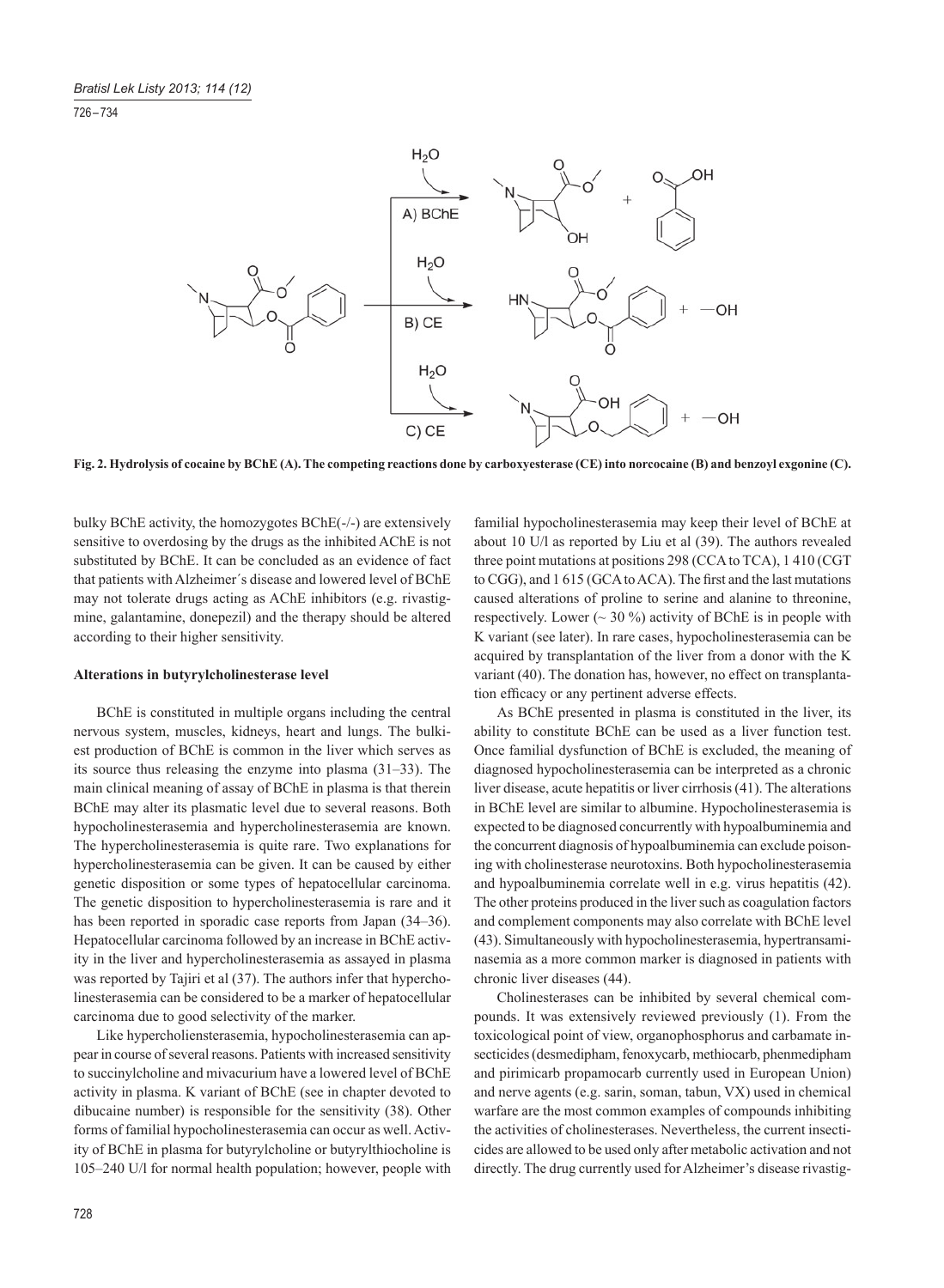| <b>Effect</b>                                                      | <b>Etiology</b>                                                                             |      |  |
|--------------------------------------------------------------------|---------------------------------------------------------------------------------------------|------|--|
| None – normal BChE activity                                        | activity $105 - 240$ U/l for butyrylthiocholine is expected in normal plasma                |      |  |
| Hypercholinesterasemia $ \uparrow$ of                              | genetic disposition                                                                         |      |  |
| plasmatic BChE activity                                            | hepatocellular carcinoma                                                                    | 37   |  |
| Hypocholinesterasemia – $\downarrow$ of<br>plasmatic BChE activity | mutations at positions 298 (CCA to TCA), 1 410 (CGT to CGG), and 1 615 (GCA to ACA), activ- | 39   |  |
|                                                                    | ity in plasma $\sim 10$ U/l                                                                 |      |  |
|                                                                    | 30 % lower activity of BChE in the K variant carrying individuals                           | 63   |  |
|                                                                    | transplantation of liver from the K variant carrying donor                                  | 40   |  |
|                                                                    | virus hepatitis                                                                             | 42   |  |
|                                                                    | chronic liver diseases                                                                      | 44   |  |
|                                                                    | poisoning with organophosphates, carbamates or tacrine                                      | 1,48 |  |

**Tab. 1. Summarization of hypercholineasterasemia nd hypocholinesterasemia etiology.**

mine and the currently withdrawn drugs metrifonate and tacrine are inhibitors of both AChE and BChE. On the other hand, donepezil, galantamine and huperzine are inhibitors of AChE whilst only with no or minimal inhibitory potency to BChE (1, 45). Alterations in BChE activity correlate well with poisoning symptoms (46). The poisoning with pesticides can be revealed not only by using assay of BChE, but some other enzyme markers presented in serum and plasma correlate with the BChE. In an example, Araoud and coworkers (47) proved a contemporary decrease in BChE and paraoxonase 1 activity in serum of Tunisian agricultural workers accidentally poisoned with cholinesterase inhibitors. Moreover, gamma glutamyl transferase correlates with the two mentioned markers. It can be inferred that assay of paraoxonase 1 can confirm diagnosis based on assay of BChE. The suitability of BChE for assay purposes was demonstrated e.g. on patient self-poisoned with chlorpyrifos (48). The alterations in plasmatic level of BChE in course of several reasons are summarized in Table 1.

## **Dibucaine number**

In majority of population worldwide, BChE is present in A variant. A minority of people have BChE in K variant. The K variant is not able to split some drugs with ester moiety such as succinylcholine or mivacurium. The main difference between A and K variants is in substitution of Ala in position 539 to Thr (49, 50). Once the patient bears the K variant of BChE, myorelaxants given in tracheal intubation and some other surgical procedures, such as succinylcholine and mivacurium, can cause complications and postpone recovery from anesthesia (21). The K variant of BChE is in a minority of people who then can be AA homozygotes, AK heterozygotes or KK homozygotes. In an extensive research in Germany based on 24,830 patients examined, Pestel et al revealed 1.23 % of AK heterozygotes and 0.07% of KK homozygotes (51). The distribution of K variant can, however, differ among individual nations. In a comparing study based on 400 patients, Hosseini et al proved a significantly higher distribution of K variant in Iranian population when compared to the Irish (52).

In order to examine the form of BChE, an assay of either dibucaine number (commonly abbreviated as DN) or fluoride number (commonly abbreviated as FN) is suitable for their distinguishing (53, 54). The assay is based either on inhibition of BChE by dibucaine (cinchocaine) (Fig. 3) or fluoride anion. With increased DN or FN, the probability of BChE in K variant is elevated (55).



#### **Fig. 3. Dibucaine (cinchocaine).**

An AA homozygote has  $DN \ge 75$ . On the other hand, a KK homozygote has DN <20. AK heterozygotes have DN typically in an interval of 40–70 (56).

In addition to assay of DN as a marker of risk for anesthesia, there is evidence that K variant can interfere in Alzheimer´s disease therapy due to late response to cholinesterase inhibitors application (57). Although etiology of Alzheimer´s disease is not understood, there is evidence of link between BChE and disease development (58, 59). The commonly accepted risk factor for Alzheimer´s disease is apolipoprotein E  $\varepsilon$ 4 (60). It seems that BChE correlates with the apolipoprotein  $E \in \mathcal{A}$  and the K variant of BChE may be another risk factor  $(61)$ . Epidemiologic investigation confirmed a lower probability to develop Alzheimer´s disease in the K variant of BChE-carrying people (62, 63). On the other hand, the K variant is a risk factor for fronto-temporal dementia (63). Owing to the implication of BChE in neurodegenerative disorders and different probability to receive the disorder when BChE is in the K variant, assay of DN is a helpful tool for anamnesis of the disorders.

## Artificial substrates of butyrylcholinesterase

Beside esterase and thioesterase activity, both AChE and BChE exert aryl acylamidase activity. Currently, there are a number of cholinesterase substrates useful for colorimetric, fluorimetric or electrochemical assay of their activity (64). The aryl acylamidase activity of BChE allows to use o-nitroacetanilide, m-nitroacetanilide, o-nitrophenyltrifluoroacetamide and 3-(acetamido) N,N,N-trimethylanilinium as chromogenic substrates (65). The o-nitroacetanilide is probably the most frequently used chromogenic substrate from acylamides. The mechanism of o-nitroacetanilide is depicted in Figure 4. The main disadvantage of aryl acylamidase activity assay lies in the fact that the specific activity of monomer of BChE is higher than that of tetramer (66, 67). Chaotropic reagents and non-standard manipulation with samples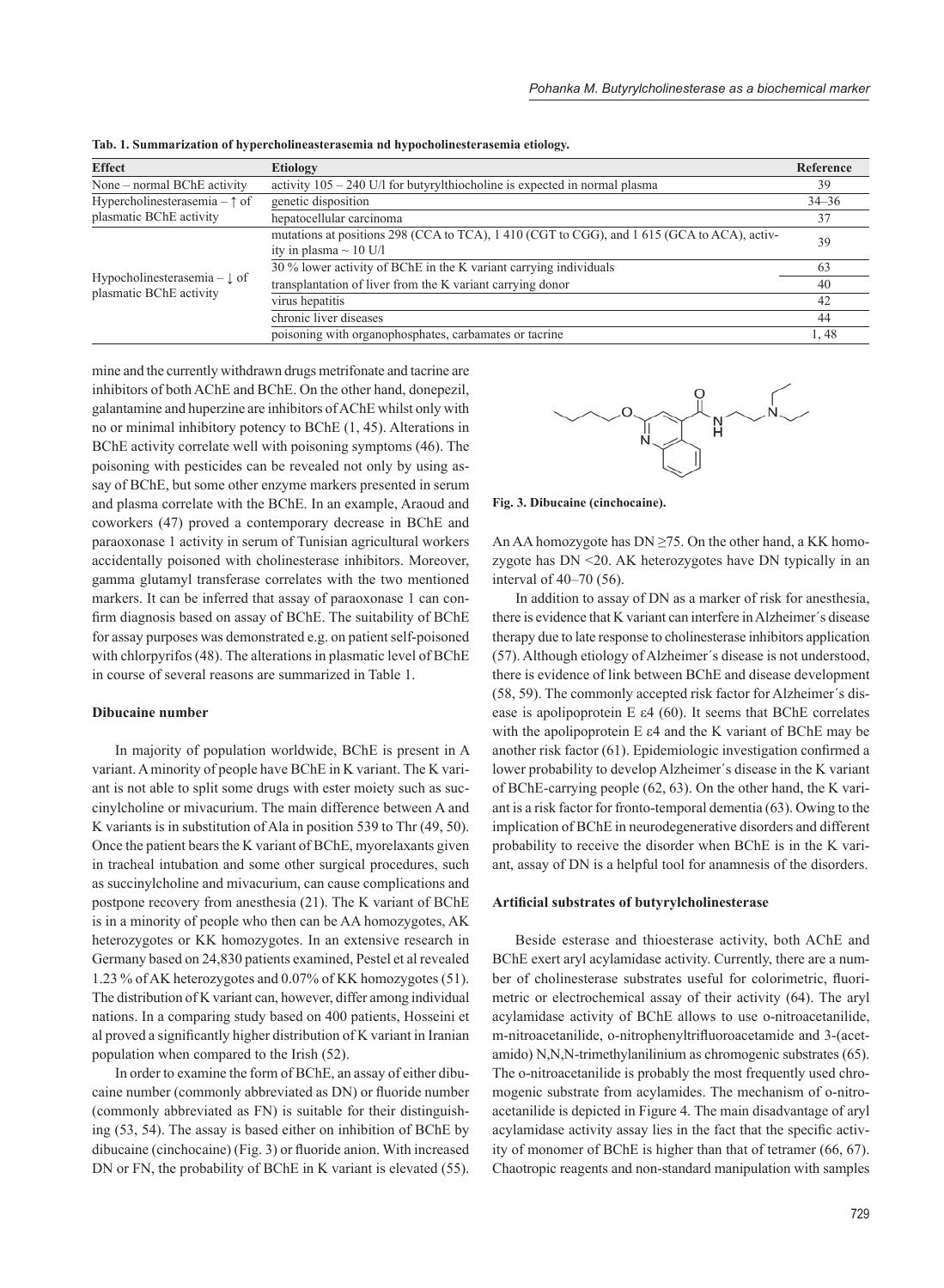

**Fig. 4. Aryl acylamidase activity of BChE on o-nitroacetanilide.**



**Fig. 5. Esterase and thioesterase activity of BChE on conversion of butyrylcholine (A) into choline and butyrylthiocholine (B) into thiocholine with simultanous releasing of butyric acid.**

can cause an increase in assayed activity and misinterpretation of the results.

Natural substrate of BChE is not known and the enzyme is named after an artificial substrate, butyrylcholine. This is unlike AChE whose substrate is acetylcholine and the Michaelis constant is the lowest just for acetylcholine. BChE is able to split a wide group of esters and thioesters including the endogenous acetylcholine. Although the name of BChE could be considered a proof that BChE splits it in the body, butyrylcholine is not a physiologically relevant compound. Evidence of butyrylcholine as a neurotransmitter remains unconfirmed despite the fact that some authors reported its physiological role in the nervous system (68). The splitting of butyrylcholine and butyrylthiocholine as an example of esterase and thioesterase activity is depicted in Figure 5.

Owing to substrate specificity, the Michaelis constant of BChE is quite low not only for butyrylcholine and butyrylthiocholine but also for other esters such as benzoylcholine, benzoylthiocholine, acetylcholine, acetylthiocholine, propionylcholine, propionylthiocholine, succinylcholine, succinylthiocholine and the abovereported cocaine (69–76). Michaelis constants for artificial substrates are summarized in Table 2. As seen from the latter table, BChE is able to split both aryl and acyl (thio)esters. The Michaelis constant of BChE is even lower for benzoyl(thio)choline and succinythiocholine than for butyrylthiocholine. Considering acetylthiocholine and butyrylthiocholine to be common substrates in cholinesterase activity assay, butyrylthiocholine is split by BChE with nearly a four-time greater turnover rate when compared to acetylthiocholine.

## **Butyrylcholinesterase activity assay**

Although there are a large number of substrates suitable for cholinesterases activity assay, the protocol based on Ellman´s reagent has become an unofficial standard. The protocol uses 5,5'-dithio-bis-2-nitrobenzoic acid as a chromogenic reagent and acetyl or butyrylthiocholine as a substrate. It was established by Ellman and coworkers in the 1960s (77) and it remains usable today (78). The principle of BChE activity assay using the Ellman´s reagent is depicted in Figure 6. In the assay, butyrylchiocholine is split to thiocholine and butyric acid by BChE. In the second step, thiocholine spontaneously reacts with the Ellman´s reagent providing 5-thio-2-nitrobenzoic acid. An isomer of the 5-thio-2-nitrobenzoic acid

**Tab. 2. Michaelis constants (Km) for selected substrates of BChE.**

| Substrate             | $Km$ (mmol/l) | <b>BChE</b>                                                 | Reference |
|-----------------------|---------------|-------------------------------------------------------------|-----------|
| Acetylcholine         | 0.080         | An isolate from Trichinella spiralis                        | 69        |
| Acetylthiocholine     | 0.080         | Human, normal type                                          | 70        |
| Benzoylcholine        | 0.0080        | Both normal human and K variant of BChE                     |           |
| Benzoylthiocholine    | 0.0084        | Human, normal type                                          | 72        |
| Cocaine $(-$ isomer)  | 0.065         |                                                             | 73        |
| Cocaine $(+)$ isomer) | 107           |                                                             |           |
| Butyrylthiocholine    | 0.021         |                                                             | 74        |
| Propionylthiocholine  | 0.76/0.57     | Human, normal type/atypical resistant to pesticides         | 75        |
| Succinylthiocholine   | 0.003 / 0.011 | Human, normal type/human, mutant in peripheral anionic site | 76        |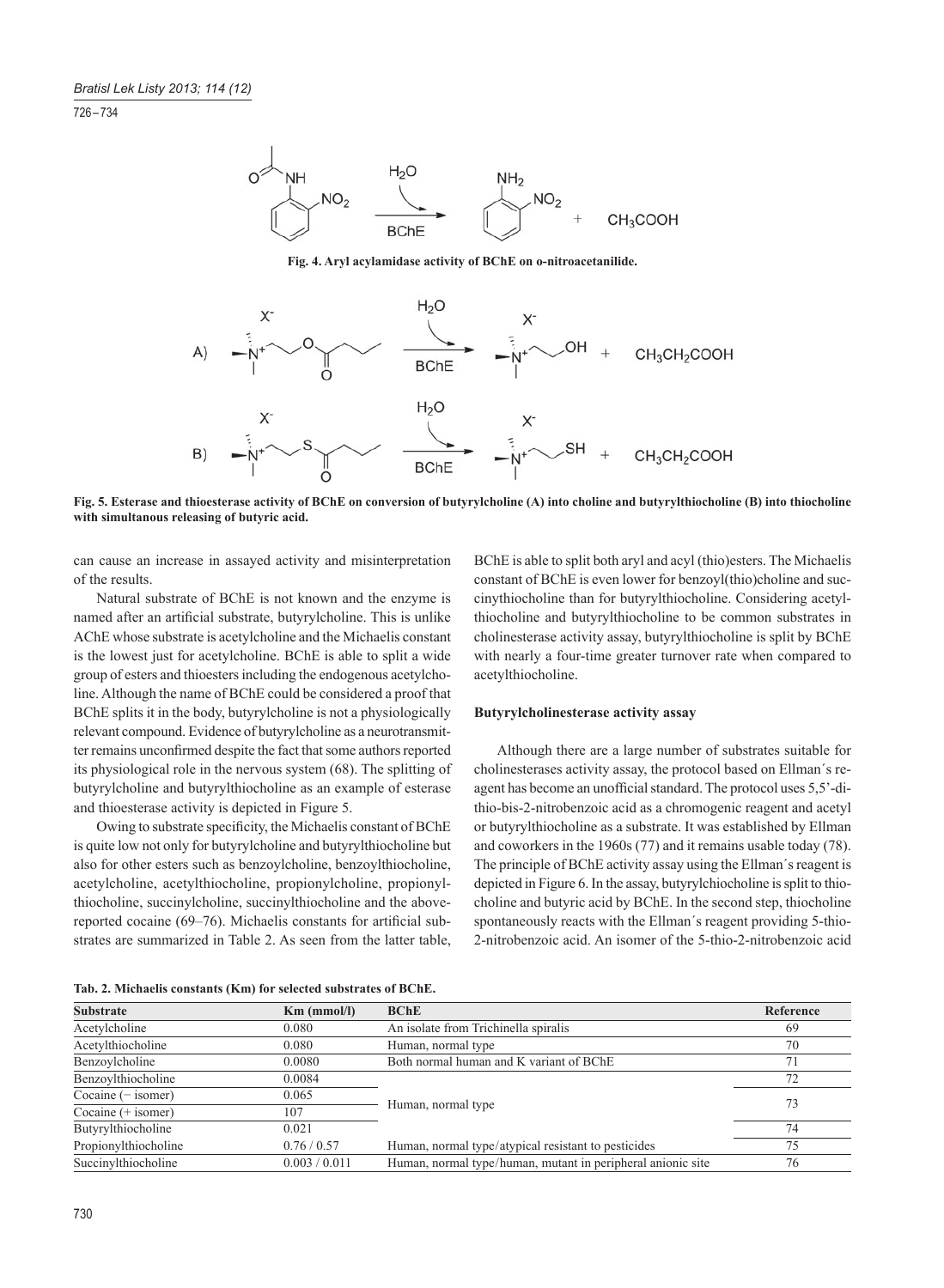



**Fig. 7. Principle of BChE activity assay using indoxylacetate.**

which is stable in neutral and alkaline conditions provides yellow coloration strongly absorbed at 412 nm. It should be emphasized that the assay is suitable for AChE as well when acetylthiocholine is used as a substrate. BChE is able to split acetylcholine, too. To distinguish whether the sample contains BChE or AChE, a specific inhibitor for BChE, tetraisopropyl pyrophosphoramide known also as iso-OMPA, can be added into the sample (79).

BChE activity can be simply assayed by a titrimetric or potentiometric device as butyric acid is formed from a pH-neutral compound (64). Fluorogenic substrates are available for BChE activity assay beside the chromogenic ones. The substrate indoxylacetate provides blue-colored indigo that is to be simply measured by a colorimetric, spectrofotometric or fluorimetric assay. The principle of the assay is shown in Figure 7. Accumulated indigo can be measured spectrophotometrically at  $670 \text{ nm}$   $(80)$  or fluorimetrically with maximal absorption at 610 nm, and emission at 653 nm (81). Indoxylacetate is suitable for both AChE and BChE assay but the turnover number is 2.65 times higher for BChE than for AChE (82). Indoxylacetate was proven to be suitable for construction of disposable sensors for a fast assay of cholinesterase´s inhibitors using cholinesterase as a biorecognition element (83, 84)

2,6-dichloroindophenyl acetate is another substrate providing a compound measurable spectrophotometrically and fluorimetrically (85, 86). The formed 2,6-dichloroindole is red in acidic conditions. Once pH is buffered into basic, the red 2,6-dichloroindole turns into blue 2,6-dichloroindolate. No et al tested 2,6-dichloroindophenyl acetate as a substrate for cholinesterase-based disposable sensor; nevertheless, the authors stated that indoxylacetate should be preferred as a colorimetric substrate (83). The reaction based on 2,6-dichloroindophenyl acetate is depicted in Figure 8.

### **Conclusion**

BChE is an enzyme associated in multiple pathologies. Assay of the enzyme can be suitable for simple proving of pathologies or it can be used as a marker in addition to most common markers such as transaminases in liver function test. Contrary to most of biochemical markers, BChE activity in biological samples such as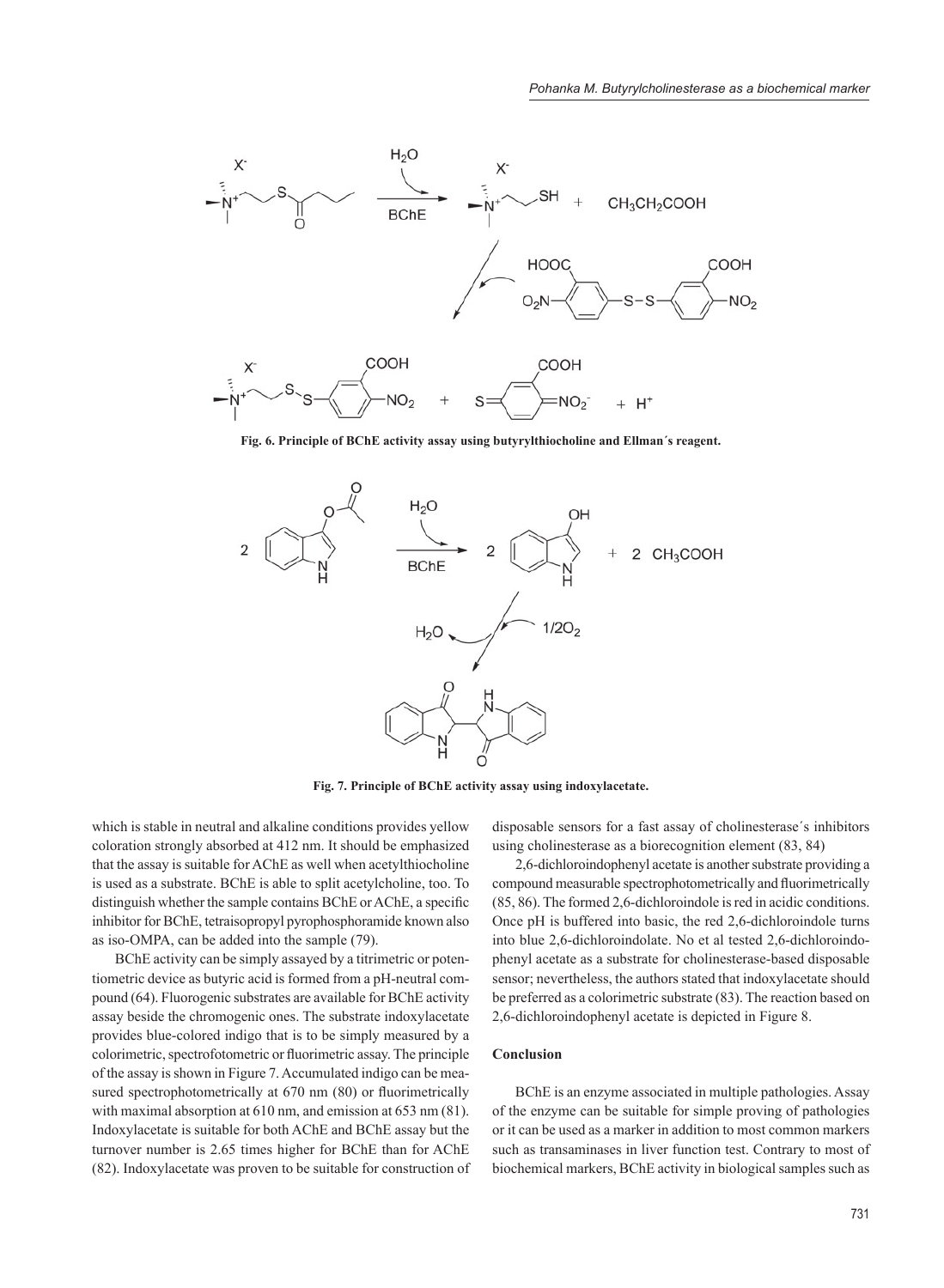

**Fig. 8. Assay of BChE activity using 2,6-dichloroindophenyl acetate.**

plasma can be easily measured using chromogenic or fluorogenic substrates without any pretreatment of samples.

### **References**

**1. Pohanka M.** Cholinesterases, a target of pharmacology and toxicology. Biomed Pap Olomouc 2011; 155: 219–230.

**2. Jones CK, Byun N, Bubser M.** Muscarinic and nicotinic acetylcholine receptor agonists and allosteric modulators for the treatment of schizophrenia. Neuropsychopharmacology 2012; 37: 16–42.

**3. Pohanka M, Snopkova S, Havlickova K, Bostik P, Sinkorova Z, Fusek J, Kuca K, Pikula J.** Macrophage–assisted inflammation and pharmacological regulation of the cholinergic anti-inflammatory pathway. Curr Med Chem 2011; 18: 539–551.

**4. Chen A, Du D, Lin Y.** Highly sensitive and selective immuno–capture/ electrochemical assay of acetylcholinesterase activity in red blood cells: a biomarker of exposure to organophosphorus pesticides and nerve agents. Environ Sci Technol 2012; In press.

**5. Nigg HN, Knaak JB.** Blood cholinesterases as human biomarkers of organophoshorus pesticide exposure. Rev Environ Contam Toxicol 2000; 163: 29–111.

**6. Rojas-Garcia AE, Medina-Diaz IM, Robledo-Marenco Mde L, Barron-Vivanco BS, Giron-Perez MI, Velazquez-Fernandez JB, Gonzalez-Arias CA, Albores-Medina A, Quintanilla-Vega B, Ostrosky-Wegman P, Rojas-Garcia MC, Perez-Herrera NE, Lopez-Flores JF.** Hematological, biochemical effects, and self–reported symptoms in pesticide retailers. J Occup Environ Med 2011; 53: 517–521.

**7. Boopathy R, Rajesh RV, Darvesh S, Layer PG.** Human serum cholinesterase from liver pathological samples exhibit highly elevated aryl acylamidase activity. Clin Chim Acta 2007; 380: 151–156.

**8. Cygler M, Schrag JD, Sussman JL, Harel M, Silman I, Gentry MK, Doctor BP.** Relationship between sequence conservation and three–dimensional structure in a large family of esterases, lipases, and realted enzymes. Prot Sci 1993; 2: 366–382.

**9. Lockridge O, Bartels CF, Vaughan TA, Wong CK, Norton SE, Johnson LL.** Complete amino acid sequence of human serum cholinesterase. J Biol Chem 1987; 262: 549–557.

**10. Nicolet Y, Lockridge O, Masson P, Fontecilla-Camps JC, Nachon F.** Crystal structure of human butyrylcholinesterase and of its complexes with substrate and products. J Biol Chem 2003; 278: 41141–41147.

**11. Masson P, Xie W, Fromet MT, Levitsky V, Fortier PL, Albaret C, Lockridge O.** Interaction between the peripheral site residues of human butyrylcholinesterase, D70 and Y332, in binding and hydrolysis of substrates. Biochim Biophys Acta 1999; 1433: 281–293.

**12. Saxena A, Redman AM, Jiang X, Lockridge O, Doctor BP.** Differences in active site gorge dimensions of cholinesterases revealed by binding of inhibitors to human butyrylcholinesterase. Biochemistry 1997; 36: 14642–14651.

**13. Kaplan D, Ordentlich A, Barak D, Ariel N, Kronman C, Velan B, Shafferman A.** Deos "butyrylization" of acetylcholinesterase though substitution of the six divergent aromatic amino acids in the active center gorge generate an enzyme mimic of butyrylcholinesterase. Biochemistry 2001; 40: 7433–7445.

**14. Saxena A, Redman AM Jiang X, Lockridge O, Doctor BP.** Differences in active–site gorge dimensions of cholinesterases revealed by binding of inhibitors to human butyrylcholinesterase. Chem Biol Interact 1999; 119: 61-69.

**15. Suarez D, Diaz N, Fontecilla-Camps J, Field MJ.** A computatonal study of the deacylation mechanism of human butyrylcholinesterase. Biochemistry 2006; 45: 7529–7543.

**16. Sokolova NV, Nenajdenko VG, Sokolov VB, Serebryakova OG,**  Makhaeva GF. Synthesis and testing of trifluoromethyl-containing phosphonate–peptide conjugates as inhibitors of serine hydrolases. Bioorg Med Chem Lett 2011; 21: 7216–7218.

**17. Li B, Duysen EG, Carlson M, Lockridge O.** The butyrylcholinesterase knockout mouse as a model for human butyrylcholinesterase deficiency. J Pharmacol Exp Ther 2008; 324: 1146–1154.

**18. Hidaka K, Iuchi I, Yamasaki T, Ueda N, Hukano K.** Nonsence mutation in exon 2 of the butyrylcholinesterase gene: a case of familial cholinesterasemia. Clin Chim Acta 1997; 261: 27–34.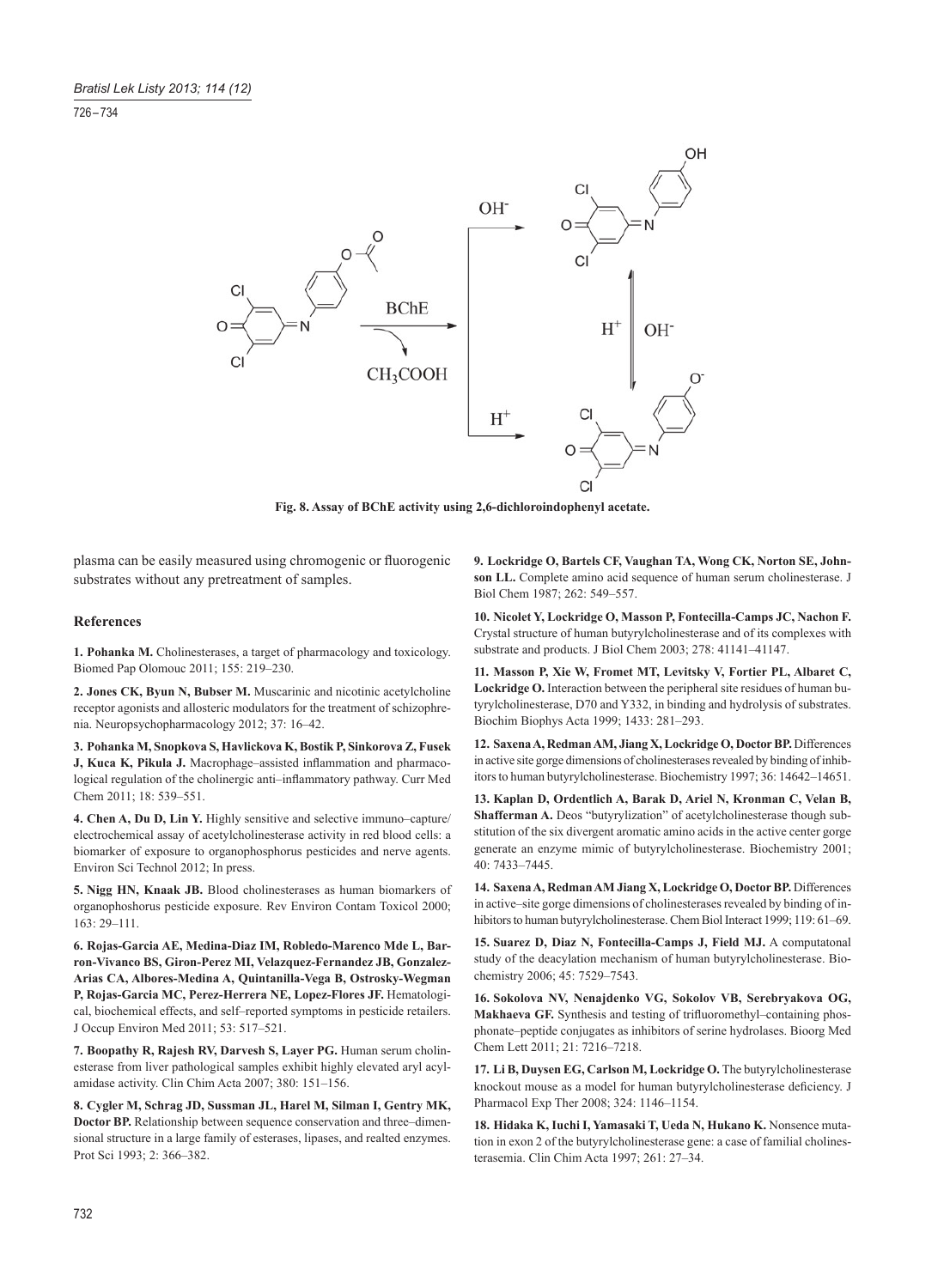**19. Sakamoto N, Maeda T, Hidaka K, Teranishi T, Toyoda M, Onishi Y, Kuroda S, Sakaguchi K, Fujisawa T, Maeda M, Watanabe Y, Iuchi I.** Identification of missense mutation (G365R) of the butyrylcholinesterase (BChE) gene in a Japanese patient with familial cholinesterasemia. Kobe J Med Sci 2001; 47: 153–160.

**20. Hidaka K, Iuchi I, Tomita M, Watanabe Y, Minatogawa Y, Iwasaki K, Gotoh K, Shimizu C.** Genetic analysis of a Japanese patient with butyrylcholinesterase deficiency. Ann Hum Genet 1997; 61: 491-496.

**21. Kaufman SE, Donnell RW, Aiken DC, Magee C.** Prolonged neuromuscular paralysis following rapid-sequence intubation with succinylcholine. Ann Pharmacother 2011; 45: e21.

**22. Yuan J, Yin J, Wang E.** Characterization of procaine metabolism as probe for the butyrylcholinesterase enzyme investigation by simultaneous determination of procaine and its metabolite using capillary electrophoresis with electrochemiluminescence detection. J Chromatogr A 2007; 1154: 368–372.

**23. Moriarty LM, Lally MN, Carolan CG, Jones M, Clancy JM, Gilmer JF.** Discovery of a "true" aspirin prodrug. J Med Chem 2008; 51: 7991–7999.

**24. Galenko-Yaroshevskii AP, Derlugov LP, Ponomarev VV, Dukhanin AS.** Pharmacokinetics and pharmacodynamics of a new local anesthetic agent. Bull Exp Biol Med 2003; 136: 170–173.

**25. Masson P, Froment MT, Fortier PL, Visicchio JE, Bartels CF, Lockridge O.** Butyrylcholinesterase-catalysed hydrolysis of aspirin, a negatively charged ester, and aspirin-related neutral esters. Biochim Biophys Acta 1998; 1387: 41–52.

**26. Duysen EG, Lockridge O.** Prolonged toxic effects after cocaine challenge in butyrylcholinesterase/plasma carboxylesterase double knockout mice: a model for butyrylcholinesterase-deficient humans. Drug Metab Dispos 2011; 39: 1321–1323.

**27. Larsen NA, Turner JA, Stevens J, Rosser SJ, Basran A, Lerner RA, Bruce NC, Wilson IA.** Crystal structure of a bacterial cocaine esterase. Nat Struct Biol 2001; 9: 17–21.

**28. Duysen EG, Li B, Carlson M, Li YF, Wieseler S, Hinrichs SH, Lock**ridge O. Increased hepatotoxicity and cardiac fibrosis in cocaine–treated butyrylcholinesterase knockout mice. Basic Clin Pharmacol Toxicol 2008; 103: 514–521.

**29. Hartmann J, Kiewert C, Duysen EG, Lockridge O, Greig NH, Klein J.** Excessive hippocampal acetylcholine levels in acetylcholinesterase–deficient mice are moderated by butyrylcholinesterase activity. J Neurochem 2007; 100: 1421–1429.

**30. Duysen EG, Li B, Darvesh S, Lockridge O.** Sensitivity of butyrylcholinesterase knockout mice to (-)-huperzine A and donepezil suggests humans with butyrylcholinesterase deficiency may not tolerate these Alzheimer's disease drugs and indicates butyrylcholinesterase function in neurotransmission. Toxicology 2007; 233: 60–69.

31. Manoharan I, Boopathy R, Darvesh S, Lockridge O. A medical health report on individuals with silent butyrylcholinesterase in the Vysya community of India. Clin Chim Acta 2007; 378: 128–135.

**32. Darvesh S, Hopkins DA.** Differential distribution of butyrylcholinesterase and acetylcholinesterase in the human thalamus. Darvesh S, Hoplins DA 2003; 463; 25-43.

**33. Masson P, Lockridge O.** Butyrylcholinesterase for protection from organophosphorus poisons: Catalytic complexities and hysteretic behavior. Arch Biochem Biophys 2010; 494: 107–120.

**34. Hada T, Yamawaki M, Moriwaki Y, Tamura S, Yamamoto T, Amuro Y, Nabeshima K, Higashino K.** Hypercholinesterasemia with isoenzymic alteration in a family. Clin Chem 1985; 31: 1997–2000.

**35. Nagai K, Sakata S, Kametani M, Gomi K, Tokimitsu N, Mura K.** Familiar hypercholinesterasemia. A case report. Jpn J Med 1986; 25: 313–316. **36. Ohkawa J, Oimomi M, Baba S.** Familiar hypercholinesterasemia. Kobe J Med Sci 1989; 35: 39–45.

**37. Tajiri J, Nishizono Y, Fujiyama S, Sagara K, Sato T, Shibata H.** Hypercholinesterasemia in patients with hepatocellular carcinoma: a new paraneoplastic syndrome. Gastroenterol Jpn 1983; 18: 137–141.

**38. Garcia DF, Oliveira TG, Molfetta GA, Garcia LV, Ferreira CA, Marques AA, Silva WA.** Biochemical and genetic analysis of butyrylcholinesterase (BChE) in a family, due to prolonged neuromuscular blockade after the use of succinylcholine. Genet Mol Biol 2011; 34: 40–44.

**39. Liu W, Hada T, Fukui K, Imanishi H, Matsuoka N, Iwasaki A, Higashino K.** Familial hypocholinesterasemia found in a family and a new confirmed mutation. Intern Med 1997; 36: 9-13.

**40. Kawano Y, Mizuta K, Hisikawa S, Saito T, Egami S, Takatsuka Y, Sanada Y, Fujiwara T, Yasuda Y, Ohmori M, Sakamoto K, Liu W, Nishiguchi S, Hada T, Kawarasaki H.** Successful pediatric living donor liver transplantation from carrier to carrier of hereditary butyrylcholinestease variant. Pediatr Transplant 2007; 11: 694–697.

**41. Prellwitz W, Kapp S, Muller D.** Comparative methods for the determination of the activity of serumcholinesterases (acylcholin–acyl–hydrolase E.C. 3.1.1.8) and their diagnostical value. J Clin Chem Clin Biochem 1976; 14: 93–97.

**42. Jezyna C.** Correlation of changes in hypocholinesterasemia and hypoalbuminemia in virus hepatitis. Przegl Lek 1969; 25: 515–519.

**43. Kemkes-Matthes B, Preissner KT, Langenscheidt F, Matthes KJ, Muller-Berghaus G.** S protein/vitronectin in chronic liver diseases: correlations with serum cholinesterase, coagulation factor X and complement component C3. Eur J Haematol 1987; 39: 161–165.

**44. Duran-Ferreras E, Diaz-Narvaez F, Raffo-Marquez M.** Chronic hepatic encephalopathy in a patient with primary biliary cirrhosis. Gastroenterol Hepatol 2011; 34: 401–405.

**45. Pohanka M.** Alzheimer´s disease and related neurodegenerative disorders: implication and counteracting of melatonin. J Appl Biomed 2011; 9: 185–196.

**46. Abdullat IM, Battah AH, Hadidi KA.** The use of serial measurement of plasma cholinesterase in the management of acute poisoning with organophosphates and carbamates. Forensic Sci Int 2006; 162: 126–130.

47. Aroud M, Neffeti F, Douki W, Najjar MF, Kenani A. Paraoxonase 1 correlates with butyrylcholinesterase and gamma glutamyl transferase in workers chronically exposed to pesticides. J Occup Health 2010; 52: 383–388.

**48. Eddleston M, Eyer P, Worek F, Sheriff MHR, Buckley NA.** Predicting outcome using butyrylcholinesterase activity in organophoshorus pesticide self–poisoning. QJM 2008; 101: 467–474.

**49. Vaisi-Raygani A, Rahimi Z, Entezami H, Kharrazi H, Bahrhemand F, Tavilani H, Rezaei M, Kiani A, Nomanpour B, Pourmotabbed T.** Butyrylcholiensterase K variants increase the risk of coronary artery disease in the population of western Iran. Scand J Clin Lab Invest 2008; 68: 123–129.

**50. Vaisi–Raygani A, Rahimi Z, Tavilani H, Pourmotabbed T.** Butyrylcholinesterase K variant and the APOE–epsilon 4 allele work in synergy to increase the risk of coronary artery disease especially in diabetic patients. Mol Biol Rep 2010; 37: 2083–2091.

**51. Pestel G, Sprenger H, Rothhammer A.** Frequency distribution of dibucaine numbers in 24,830 patients. Anaesthesis 2003; 52: 495–499.

**52. Hosseini J, Firuzian F, Feely J.** Ethnic differences in the frequency distribution of serum cholinesterase activity. Ir J Med Sci 1997; 166: 10–12.

**53. Akizuki S, Sudo K, Abe M, Abe I, Nakajima T, Ohnishi A, Maekawa M.** Dibucaine number (DN) and fluoride number (FN) of L330 I mutant recombinant cholinesterase by use of various substrates. Rinsho Byori 1999; 47: 479–480.